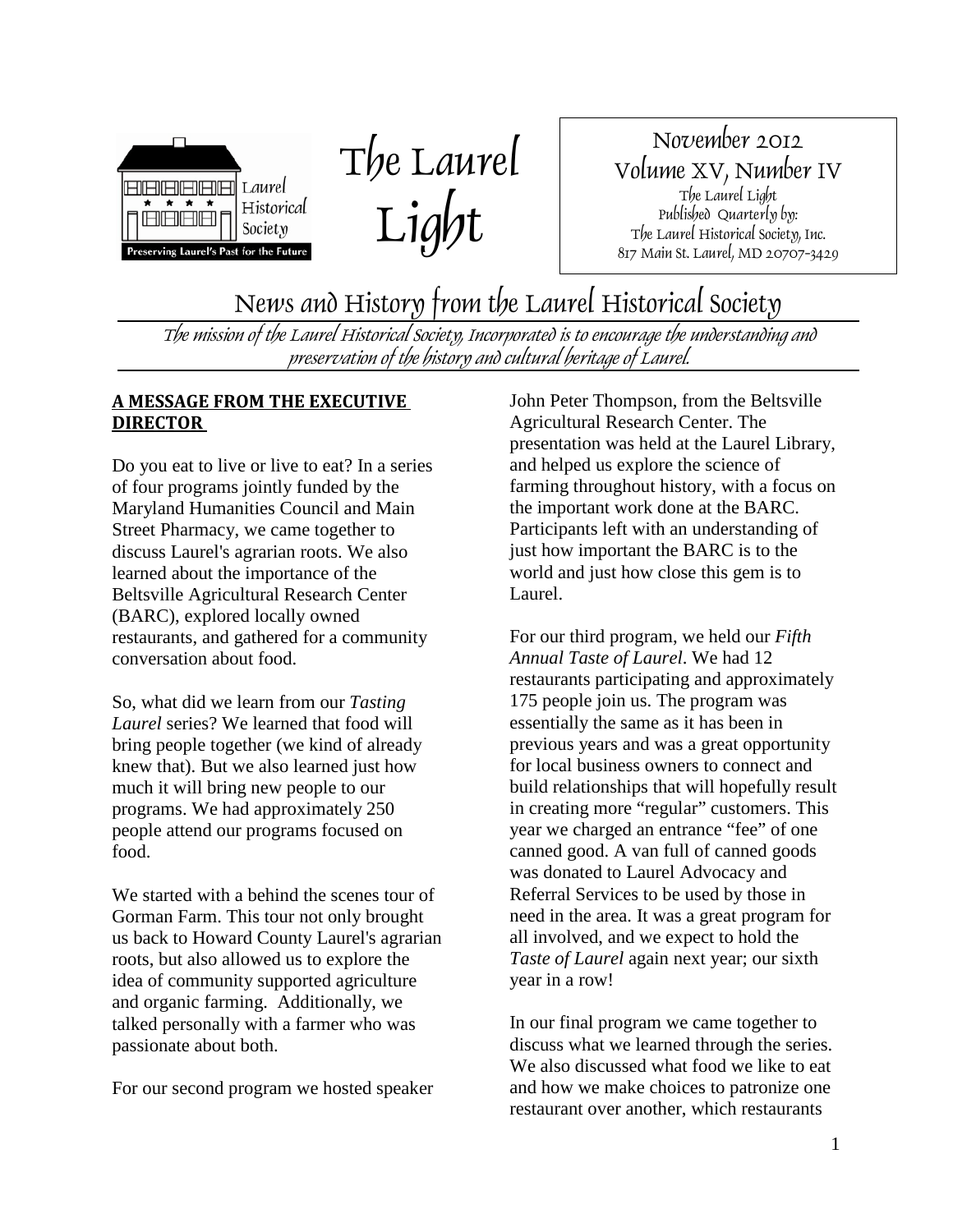are no longer in Laurel (that we now miss), and our current favorite restaurants. It was here that we asked the question; "Do you eat to live or live to eat?" Feel free to respond to me directly at director@laurelhistoricalsociety.org or bring the conversation to our facebook page!

Lindsey Baker Executive Director

### **A MESSAGE FROM THE CHAIRMAN OF THE BOARD**

It seems as though the year has just gotten underway yet year-end is right around the corner. In addition to serving as the Chairman of the Board, I am also the Society's Treasurer. And at this time of year in my latter capacity, closing our fiscal year deficit that ends on March  $31<sup>st</sup>$  is at the top of my agenda. Therefore, I would like to ask two things of you.

First, of course is for your participation in our Annual Appeal (letters will be mailed soon). Lindsey Baker and Monica Sturdivant have had another extraordinary year with the Society, with dozens of volunteers contributing their time and talent. Our current exhibit, "True Life: I am a Laurel Mill Worker," will be closing soon and is a wonderful example of their work and that of our volunteers. If you have not seen it yet, you must. It is one of our very best exhibits to date and mounted with all "in house" talent. Please be generous to the Society this year. Costs are rising and so must our revenue. If you can, add to what you have given in the past; even 10 or 15 percent will be a big help.

Secondly, at this holiday time, please do something for a friend or neighbor – give them a one-year membership to the Society.

They will appreciate it and so will the Treasurer. It is astonishing to know how many longtime residents visit the museum for the first time.

Now I will put on my Chairman's hat. Last month we radically changed the format of our quarterly Board meeting. We have done away with the reading of six or more reports. The reports are circulated in advance of the meeting, and only when one or more members believe there needs to be discussion on an item before a decision is made is a recommendation put to a vote. That saves time that can be devoted to discussion of our guiding principles; a very healthy exercise. All members are most welcome to attend any Board meeting.

Jim McCeney Chairman of the Board

### **BOARD MEETING SCHEDULE**

LHS Board meetings are held the  $4<sup>th</sup>$ Thursday of each January, April, July, and October. The next meeting is January 24, 2013. Members are welcome to attend. They are held in the Pool Meeting Room at 7:30 PM.

### **MUSEUM NEWS**

Our latest exhibit, "True Life: I am a Laurel Mill Worker" and our accompanying exhibit "Field of Carnage & Personal Sorrows" continue until **December 23rd**. "Field of Carnage and Personal Sorrows" is a fabulous addition to the current exhibit, highlighting some very interesting information related to the Civil War and Laurel. Some of the most interesting artifacts and stories are highlighted here.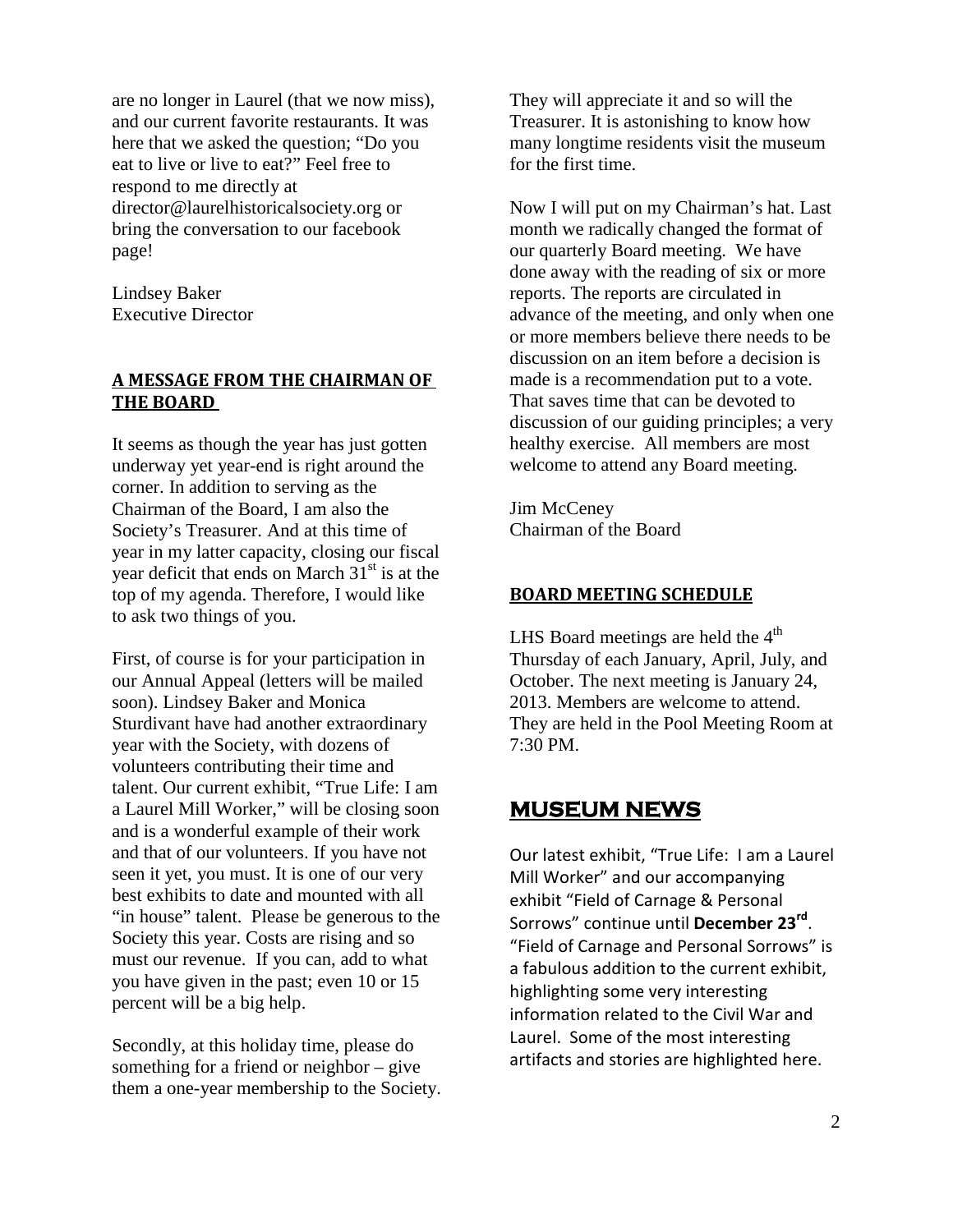### **Personal Sorrows**

In the early summer of 1862, Henrietta Stabler Snowden, wife of Lt. Nicholas Snowden, received word that her husband had been killed. From her home at Avondale in Laurel, she wrote to her mother, June, the following:

Letter courtesy Montpelier Mansion/MNCPPC, Helen Seymour Archival Collection Acc. #2003.001.01

### *7th Month, 6th day*

#### *My dear Mother*

*"I am calm, I try to be resigned, and I am truly thankful for all my many blessings...[I}]t is a great comfort to us all to know that he died surrounded by his friends 6 of them bore him from the field and heard his last words which were "send all I have about me to my wife."*

*"I mourn for him as I have done for a year past, but I am fully impressed with the fact that I have a great deal still in the world to be thankful for, … when I reflect upon the many widows and orphans who are left destitute & entirely dependent upon strangers I know I ought not to murmur — tho it is a heavy, heavy, trial I used to think I never knew what trouble was until this war broke out.".* 

### **Field of Carnage**



Photo courtesy of State of Maine Archives

George Nye fought in the Battle of Antietam 15 years before he came to Laurel as Mill Superintendant. September 17, 2012 marked the 150<sup>th</sup> Anniversary of the Battle. In honor of this milestone, The Laurel Museum is displaying a letter written by Nye right after the battle to his wife, Charlotte, plus his 1879 diary, which references the battle. Antietam was the bloodiest single day in American military history with more than 20,000 soldiers killed or wounded. Nye fought on the Union side in the battle of Antietam with the  $10<sup>th</sup>$  Maine, which lost 20 men, and had 48 wounded. His experiences in the early morning hours of that battle were harrowing, and the memory remained with him throughout his life. An excerpt from his letter as follows reads: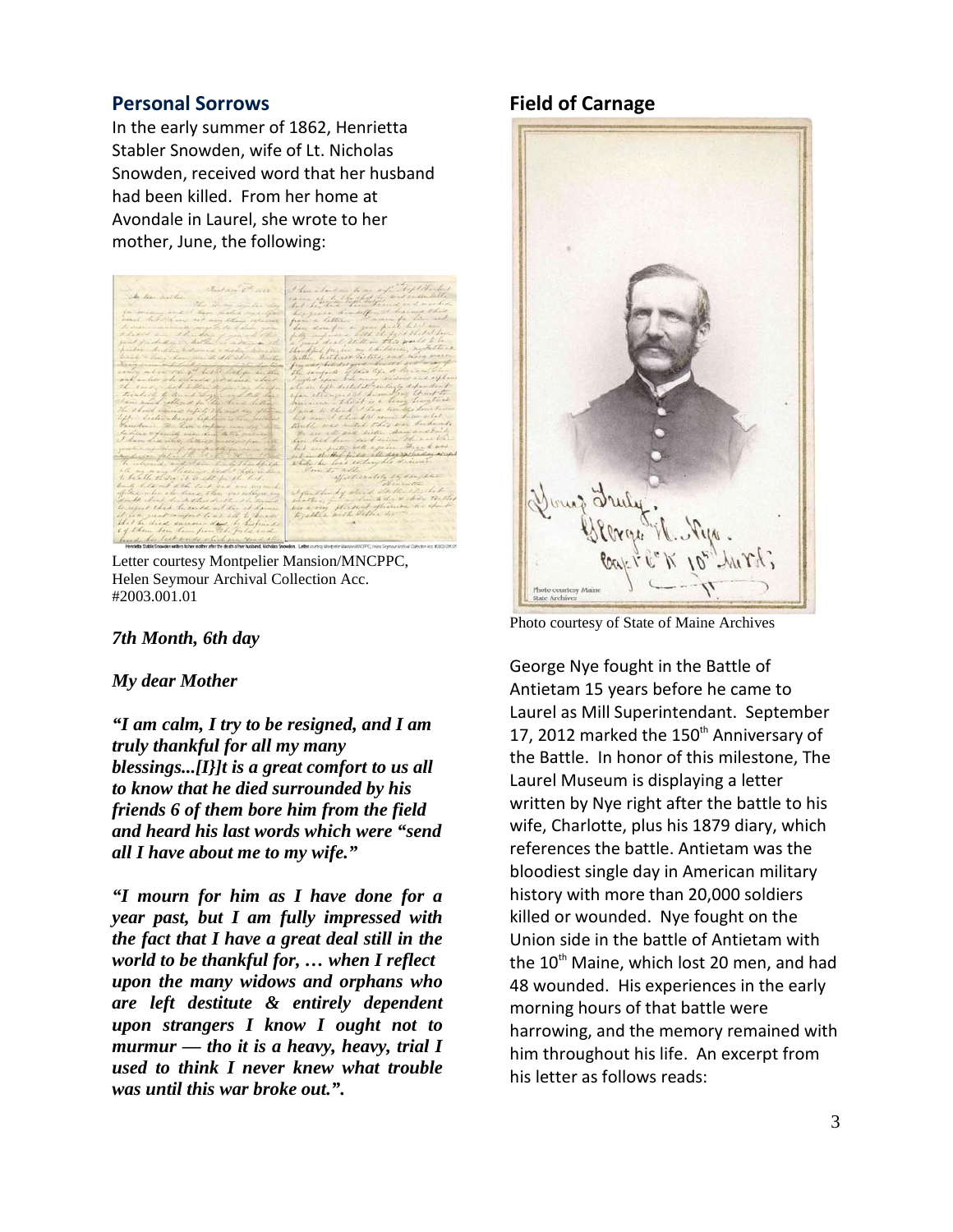*"I heard a thug (the noise a bullet makes when it strikes a person) and looking over my right shoulder saw one of my boys James D. Eaton falling shot through the head. I looked more calmly on the field of carnage then I could a few years ago to have seen a sheep killed - The finer feelings of man are stunted at such times and I felt when I saw our boys taking in prisoners that there was a quicker way to dispose of them."*

Nye references other deaths in his letter, and talks about having "bad dreams" and wishing his dreams could be good dreams about his wife*.* He further writes:

*"I think if I live to get home that my finer feelings will soon get back into their right channel again."*



Belt and bucklet worn at the Battle of Antietam and other Civil War Battles by George Nye. Photo by Karen Lubieniecki; items on loan from the collection of Nicholas Picerno.

### **Letter References Emancipation**

President Abraham Lincoln issued the preliminary Emancipation Proclamation September 22, 1862. George Nye clearly had heard of this important event. He writes:

**"***I don't believe Davis will ever emancipate the slaves – if he should issue such a proclamation his life would not be worth much in my opinion."*

### **The Civil War and Map of Laurel**

In addition to the George Nye materials, the Laurel Museum is exhibiting a Civil War display panel as a prelude to its larger Civil War exhibit opening in February 2013. The panel depicts the map of the town of Laurel in 1862 with Civil War sites, including encampments and Laurel's Civil War Hospital. The exhibit panel also features quotes from Henrietta Stabler Snowden, and "Aunt Becky," the woman who was the Matron (nurse in charge) at the Laurel Hospital, then located at 377 Main Street. Aunt Becky talks about the death of a soldier guarding the rails at Laurel. The panel, a snapshot of Laurel in 1862, reveals that even as battles were raging at Antietam and other places, the town was beginning to experience the war's impact. The LHS has also installed an historic marker on the Civil War Hospital site at 377 Main Street. The Nye materials and panel will be on display through December 23rd.

NOTE: The exhibit "Field of Carnage and Personal Sorrows" was researched, designed, and curated by Society members Marlene Frazier and Karen Lubieniecki, with support from a grant from the Anacostia Heritage Trails Area.

Please visit the museum and shop on Wednesdays and Fridays from 10:00 AM – 2:00 PM or Sundays from 1:00 – 4:00 PM. For more information on the exhibit or to schedule a group tour please visit www.laurelhistoricalsociety.org. Don't miss these fabulous exhibits of life in Laurel!

**We have tentatively titled our next exhibit "Stationed in Laurel: Our Civil War Story" to open in February 2013. If you have any artifacts, pictures or stories of the Civil War in Laurel you can share please call the Museum.**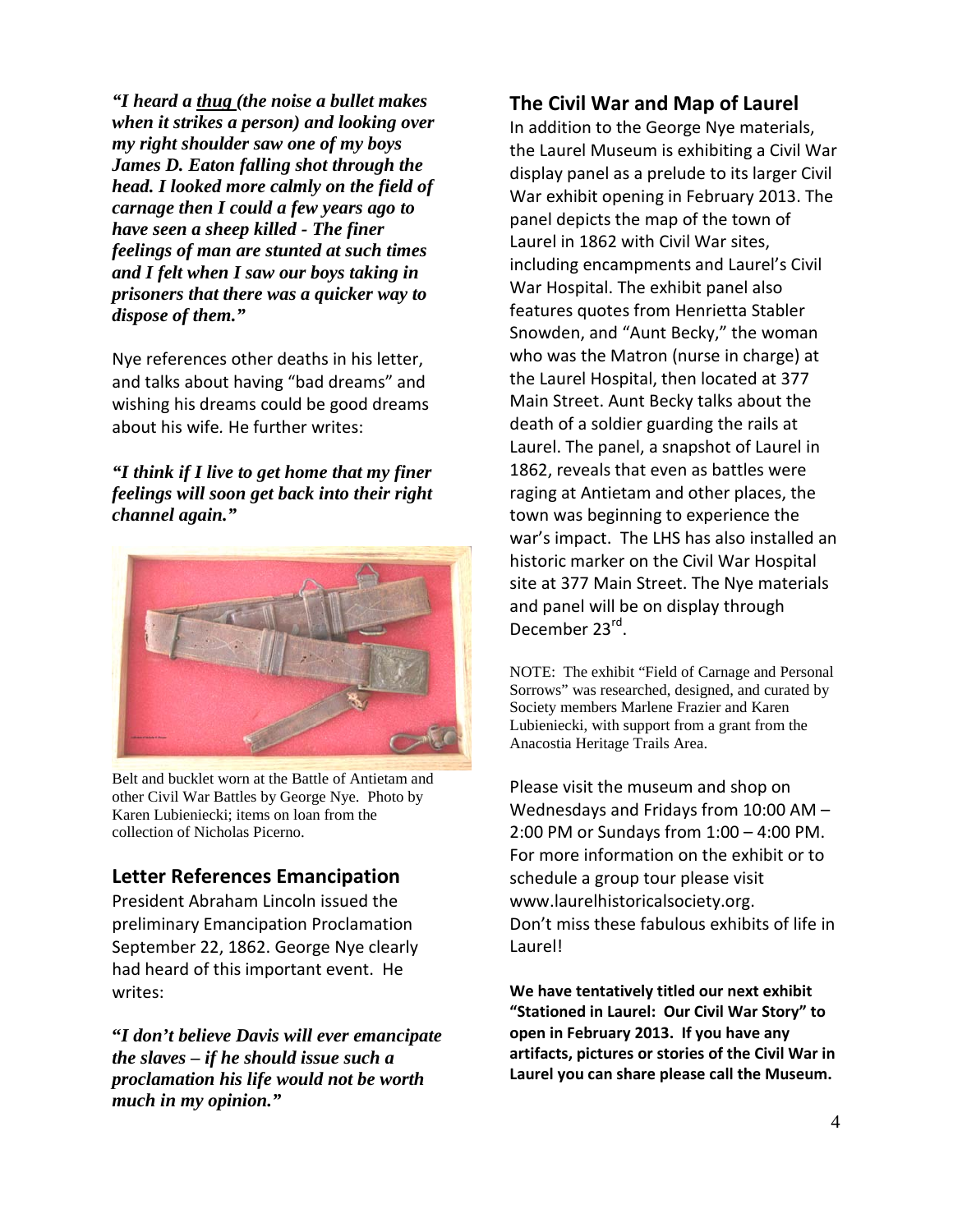## **Museum Shop News**

### **LHS Holiday Open House**

Looking for that unique gift for a friend or relative? Look no further; you can find it at the LHS Holiday Open House! Find lovely decorations to grace your home - especially the fresh pine wreaths decorated by Laurel's Snow Hill Garden Club, and buy the latest LHS annual ornament for your collection. This year we will be featuring locally made items such as toys, jewelry, and textiles for those special people on your list.

### **2012 LHS Ornament – Laurel Cotton Mill**



Photo by Frieda Weise

This representation of the Laurel Cotton Mill is based on a 1920 photograph. The Mill, which became a cotton mill in 1924, was the basis for the town of Laurel. It stood where the town swimming pool is now located and was demolished in about 1939. The new ornament is now for sale in the Museum Shop and via the Online Shop for \$18.00. Of course our entire

collection of ornaments from past years, including Laurel's Christmas Tree, will also be available.

### **Holiday Wreaths**

Laurel's Snow Hill Garden Club is generously decorating and providing fresh pine wreaths again this year to benefit the Society. You may order in advance at a discount for \$30.00; or purchase when you visit the Open House for \$35.00. We will also have beautiful decorative Boxwood "Trees" and centerpieces, full of live, conditioned greens to use in your home for the holiday season.

### **Kids Stuff**

Wooden toys are so much nicer than plastic! This year we are featuring hand-made wooden toys by a local wood artist. They include trains, cars, animals, and games. Additionally we have a wide variety of historical toys, games and books for the kids.



Photo by Frieda Weise

### **Local and hand-crafted items**

New items made in Maryland feature Holiday and winter – themed kitchen textiles, jewelry made by local craftsman, hand-dipped candles, as well as handmade Christmas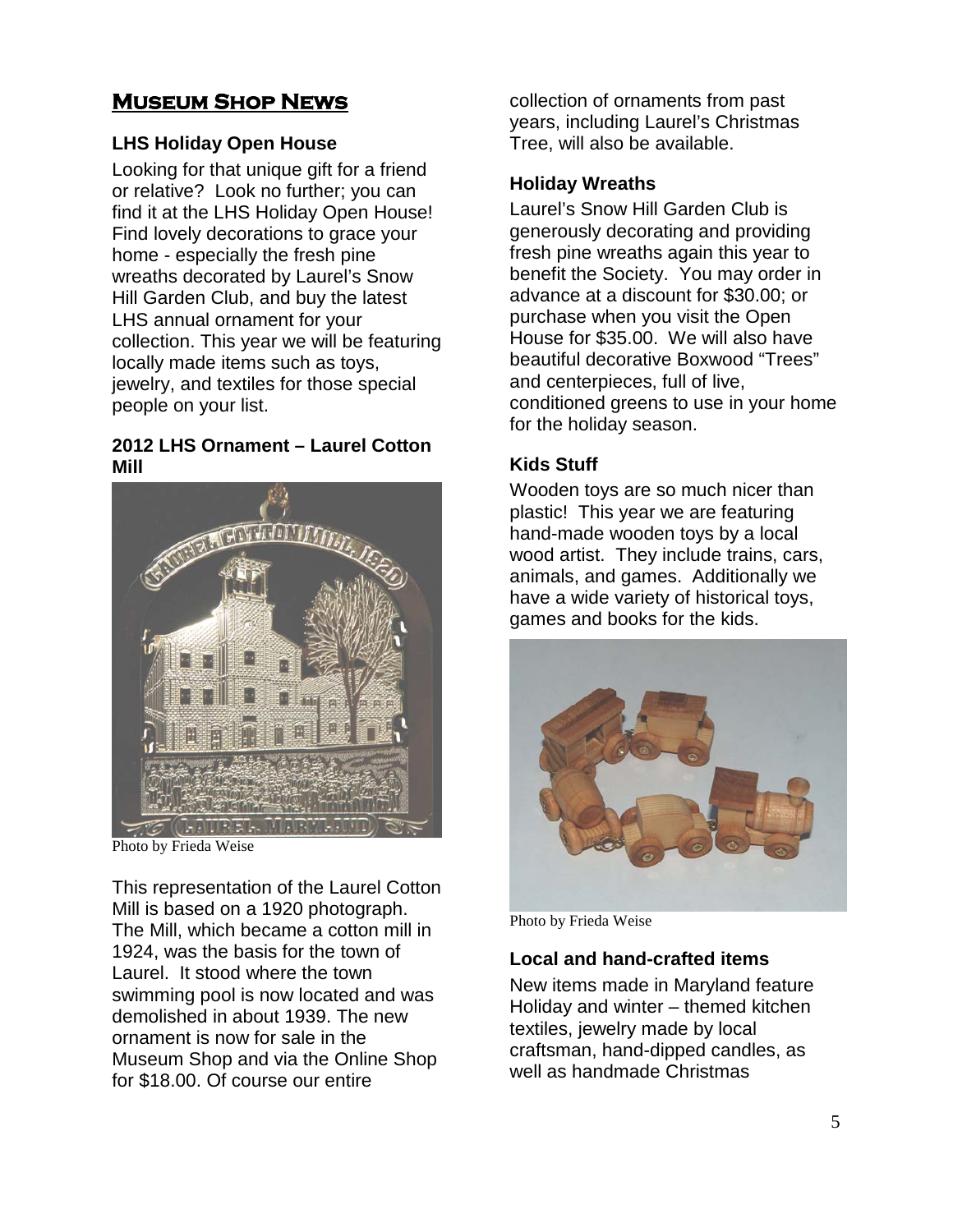ornaments and other items.

### **Laurel Collectibles**

For family and friends near and far, don't forget we have Laurel collectibles. There are throws with Laurel scenes and buildings, t-shirts and polo shirts, key chains, tie tacks and pendants, tote bags, and books about Laurel and environs. Bookmarks and magnets are great stocking stuffers!

For those who want to shop from the comfort of home, you can find many of our shop items online. Check out the online shop at www.laurelhistoricalsociety.org/shop. Please note that the last day to order on-line is December  $9<sup>th</sup>$  for holiday delivery.

**Please join us at the LHS Open House for fun, shopping and free refreshments:**

**Friday, November 30, 10:00 - 2:00**

**Saturday, December 1, 10:00 - 2:00** 

**Sunday, December 2, 1:00 - 4:00** 

And don't forget…the museum shop is open on December 23rd for your lastminute shopping needs without the mall crowds!

### **UP KEEP ON "THIS OLD HOUSE HOUSE"**

Our partnership with the City of Laurel means that the LHS is able to maintain

our historic structure with the help of many. However, we are always in need of volunteers to continue our work in and around the grounds of the Museum. The window sills, doors and outside stairwells are all in need of significant work. The landscaping can be challenging and we appreciate any help you can give with plantings and upkeep. Be assured that grant funding is sought regularly for this important upkeep and repairs, and that your donations are an additional source of income we depend on. Please contact Lindsey Baker at the Museum if you are able to help with our historic structure and grounds maintenance.



# **Children's Corner**

Diven's Den has some new stations for kid's activities. The "den" is located on the lower level of the museum. Bring the kids for a tour and some fun!

We have completed the requirements for the Science in the Summer Camp through the American Association for the Advancement of Science and will sponsor a program again this year. Please keep this in mind for the kids and grandkids this summer!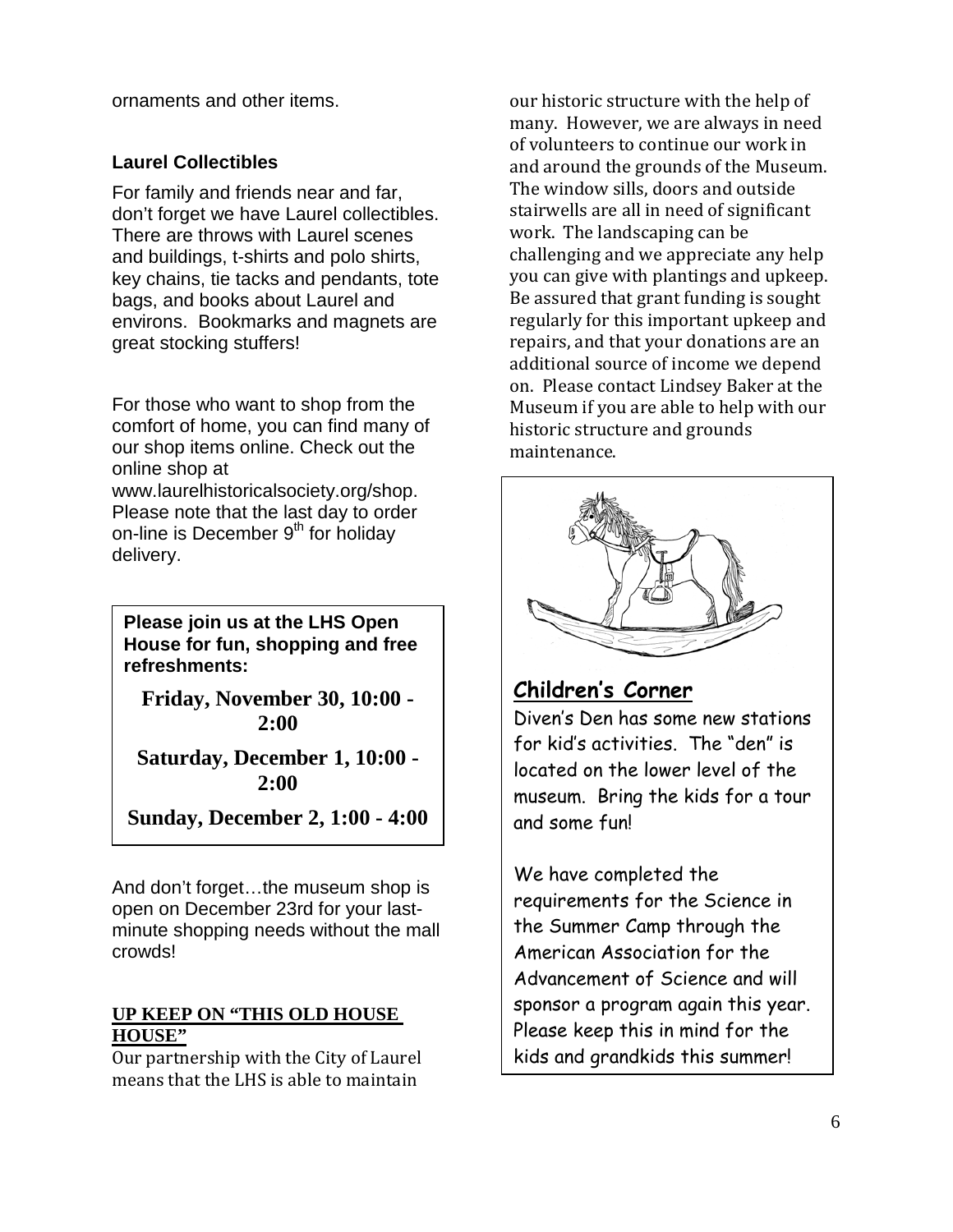### **LHS GENEALOGY GROUP**

The LHS Genealogy Group assists members in conducting genealogy research. On **Monday, February 11<sup>th</sup>**, Angela Packer McGhie will be speaking on the topic "The LDS, Family Search and Genealogy." Ms. McGhie is a genealogical researcher, lecturer and instructor. She serves as the administrator of the Professional Genealogy or "ProGen" Study Program and is the past president of the local chapter of the Association of Professional Genealogists. She is a member of the Church of Jesus Christ of Latter-day Saints, and is an advocate for Family Search. Angela teaches at genealogy conferences and institutes and writes a blog on genealogy education at www.genealogyeducation.blogspot.com.

We would love to have lots of interested participants for this speaker so please put it on your calendar. For more information, contact Mike Boivin at mikeB98@aol.com.

### **MEMBER NEWS**

Please welcome our newest members:

Michelle Freeman Jacquelyn Stewart Ruth Barton (inherited membership)

We are happy to have you!

### **Welcome New Volunteers**

Please welcome are newest docents:

Lisa Everett Rosalie Holder Amy Junewick

We are so happy to have you! Thank you for volunteering!!

### **Volunteers Needed!**

The museum is in need of volunteers for the second and third Sundays of each month from 1 – 4 PM. Duties include serving as a docent (greeting the public and giving tours) or handling shop sales in the gift shop. Training is provided! For more information, please contact Monica Sturdivant at the Museum. Thank you!

### **Volunteer Luncheons**

Please consider joining other volunteers for our monthly luncheons at local restaurants. Dates and times are emailed to volunteers. Bon appétit!

### **"OLD LIZ" 1928 AMERICAN LAFRANCE PUMPER**

Submitted by Joe Robison

**In 1929, the Mayor and City Council, through a bond issue of \$10,000, purchased a 1,000 GPM American LaFrance pumper. This was the first pumper of the Laurel Volunteer Fire Department No. 1, Inc. (LVFD), and it carried 80 gallons of water. The Engine was originally purchased for Baltimore City, but when it came in with the new pneumatic tires (air instead of hard rubber) Baltimore City refused to accept it. This pumper was purchased not only for fire department use but as a backup for the pumping station on Carroll Avenue. It was actually used in 1946 to pump water while the diesel engine at the pumping station was being overhauled.**

**The LVFD, aided by the municipal authorities celebrated the delivery of the new American LaFrance engine by holding a parade and ceremony at the Laurel Armory. The parade, led by the Fort Meade Band, left the Armory at 7:30 and was routed over some of the principle streets of the Town. The LVFD was led by Chief G. B. Timanus, and**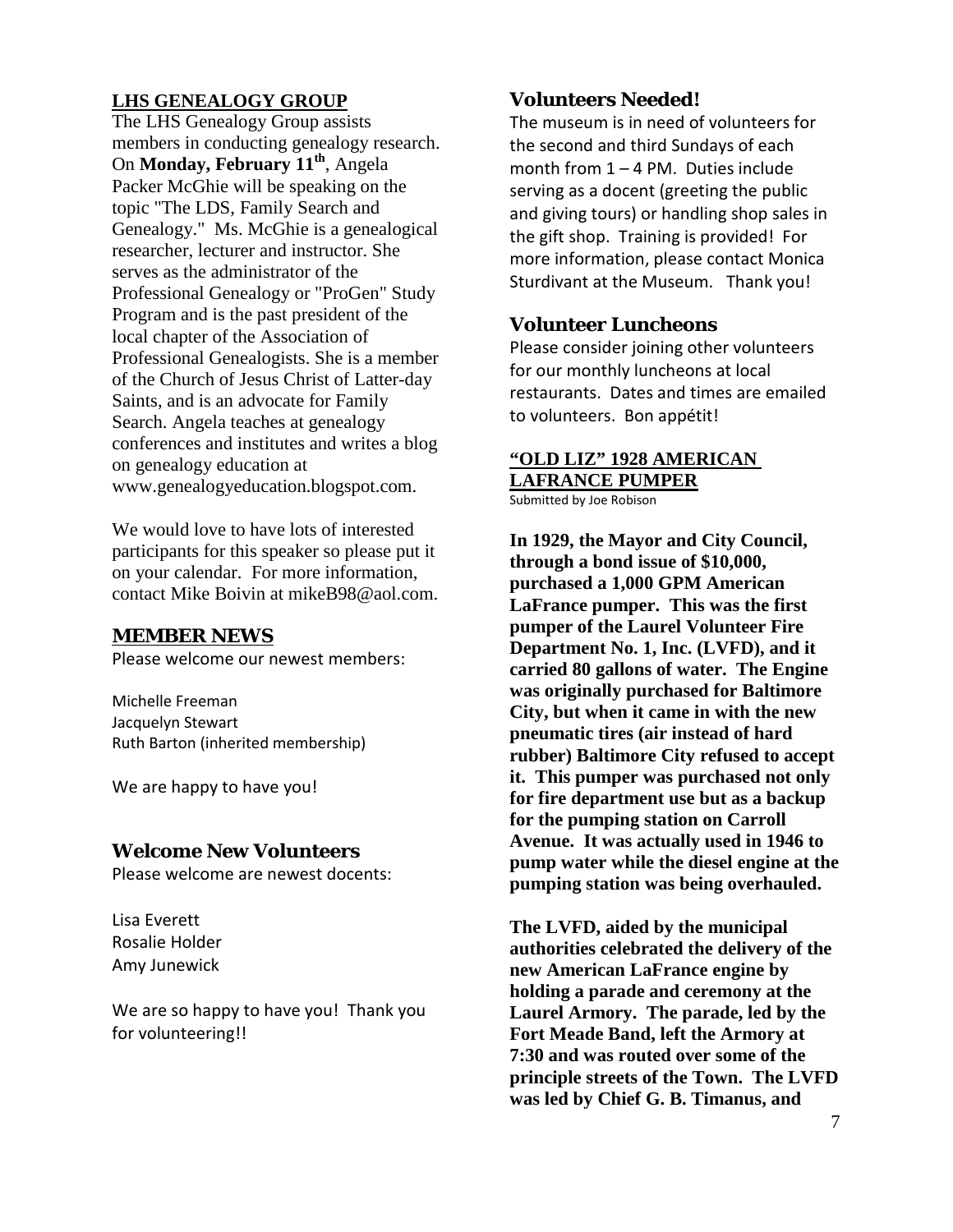**Captain B. Ownes. The old hook and ladder, old reels, and the old Ford truck were in line ahead of the new 1000 gallon American LaFrance engine, which was now the pride of the LVFD. In the parade were also representatives of a number of county firemen's organizations, and Mr. Walter D. Lanahan's Fife and Drum Corps. Members of the local Boy Scout troop lent additional color to the parade. Upon arriving at the Armory, short speeches were made by Mayor James P. Curley, former Mayor George P. McCeney, Fire Chief Gustavus B. Timanus, Mr. William H. Anglin, Editor the Laurel Democrat, Mr. T. W. Venemann, Secretary of the Prince George's County Firemen's Association and Mr. I. J. Forsythe, Agent of the American LaFrance Company. Bouquets of roses were presented to Mayor Curley, Mr. John F. Curtin and Chief Timanus by the Ladies Auxiliary. Refreshments were served in the dining hall of the Armory.**

**Members of the LVFD dressed in blue shirts, black ties and blue pants for the parade. Ed Gorman was instructed to find a horse to pull the hook and ladder wagon. Volunteers to pull the reel included; Frank Stanton, A.S. Dodd, Francis Beall & Gilbert Sakers. Mr. Dodd offered his car to drive the Chief in the parade. Volunteers to ride the hook and ladder included; Andy Beall, Burke Beall, William Brown, Ed Gorman, Sam Wheeler and Lee Whitmore. Those who rode in the new truck included; Charles Reely, James Scaggs, Seymour Davis, George Baker, Captain Walter Brown and Assistant Captain Walter Robison.**

### **Mini Exhibits in City Buildings**

The history of Laurel is being displayed throughout the City and surrounding areas. Check out the mini exhibits in the Laurel Library, Greenview Pool Cabana, Gude

Lakehouse, Partnership Activity Center (Police Dept.), Armory, Municipal Center Laurel Pool Room and the Maryland City at Russett Library. Can you recommend other public places in Laurel for display? Please contact Lindsey Baker at the Museum.

### **BECOME A PART OF LAUREL HISTORY!**

Purchase a personalized sidewalk brick and literally become a part of Laurel's history!! A Laurel Museum brick is the perfect way to celebrate your children, parents, grandparents or other family members. Businesses can also show their support and ensure that their involvement and support of the Laurel community will be remembered. You may purchase on line by visiting **www.laurelhistoricalsociety.org** or 301-725-7975.



Already have a brick? Purchase another and ensure that you and your loved ones continue to be on Laurel's historical path!

### **SHARE YOUR MEMORIES**

We would love to have your story ideas particularly for the *Did You Know* and *My Memories of Laurel* sections of the newsletter! Please email The Laurel Light editor, Jeanie Anastasi at jmanastasi@verizon.net with your comments, suggestions or story ideas. Thank you!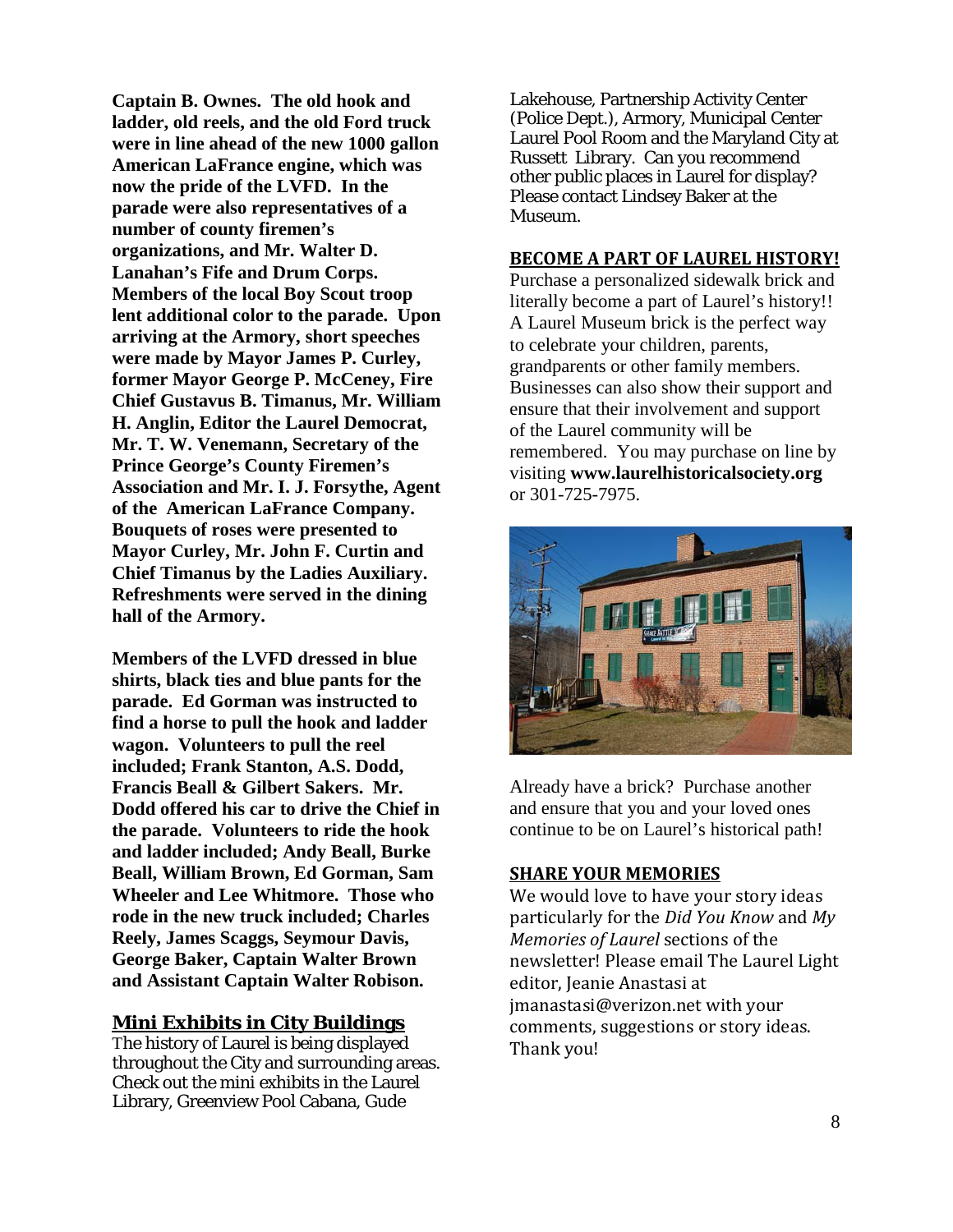# **Laurel Historical Society Major Donors and Sponsors**

\*Starting at the \$250 Level\* February 2011 – February 2012 Mr. and Mrs. Tim Abell Anacostia Trails Heritage Area Mr. and Mrs. Randy Anastasi Ms. Abbie Chessler Ms. Elizabeth Citrin Dr. and Mrs. J. Richard Compton Mr. Robert DiPietro Mr. and Mrs. Lawrence Eldridge Mr. Christopher Erdle Executive Electrolysis Mr. and Mrs. Glenn Feagin Jim and Marlene Frazier Mr. and Mrs. Donald Henyon Mr. and Mrs. Stephen Hubbard Legends Group Main Street Pharmacy Mr. and Mrs. Warren Marton Maryland Historical Trust Maryland Jockey Club Maryland National Capital Park and Planning Commission Akbar Masood, DDS Mayor and City Council of Laurel Mr. and Mrs. George McCeney Mr. and Mrs. James B. McCeney Mr. and Mrs. James Mentall Mr. and Mrs. James Ohlmacher Miss Gertrude L. Poe Prince George's County Council Resource Enterprises, Inc. Mr. Russell Rzemien Ms. Paula Schumann Mr. Kenneth Skrivseth and Ms. Karen Lubieniecki Snow Hill Garden Club Ms. Ann Wagner Mr. Paul Keller and Ms. Frieda Weise

### **BECOME A MEMBER**

Are you reading this newsletter but not a member? We'd love for you to join!

Membership enables the Society to:

- \* Sustain the Laurel Museum
- Research Laurel history
- \* Preserve artifacts
- \* House a research library<br>\* Host angoinl shildnes's an
- Host special children's events
- Develop educational materials for schools and scout groups

Membership benefits include:

- Quarterly Newsletter with articles about Laurel history, museum exhibits and programs
- \* Member's only events
- Member's only discount in the museum shop
- \* Discounts on LHS events, including our annual gala
- Contributing to the preservation of Laurel's past and present for future generations

Join today by visiting www.laurelhistoricalsociety.org.



Please consider the LHS in your Planned Giving. It's easy. For more information please contact Lindsey Baker (301)725-7075.